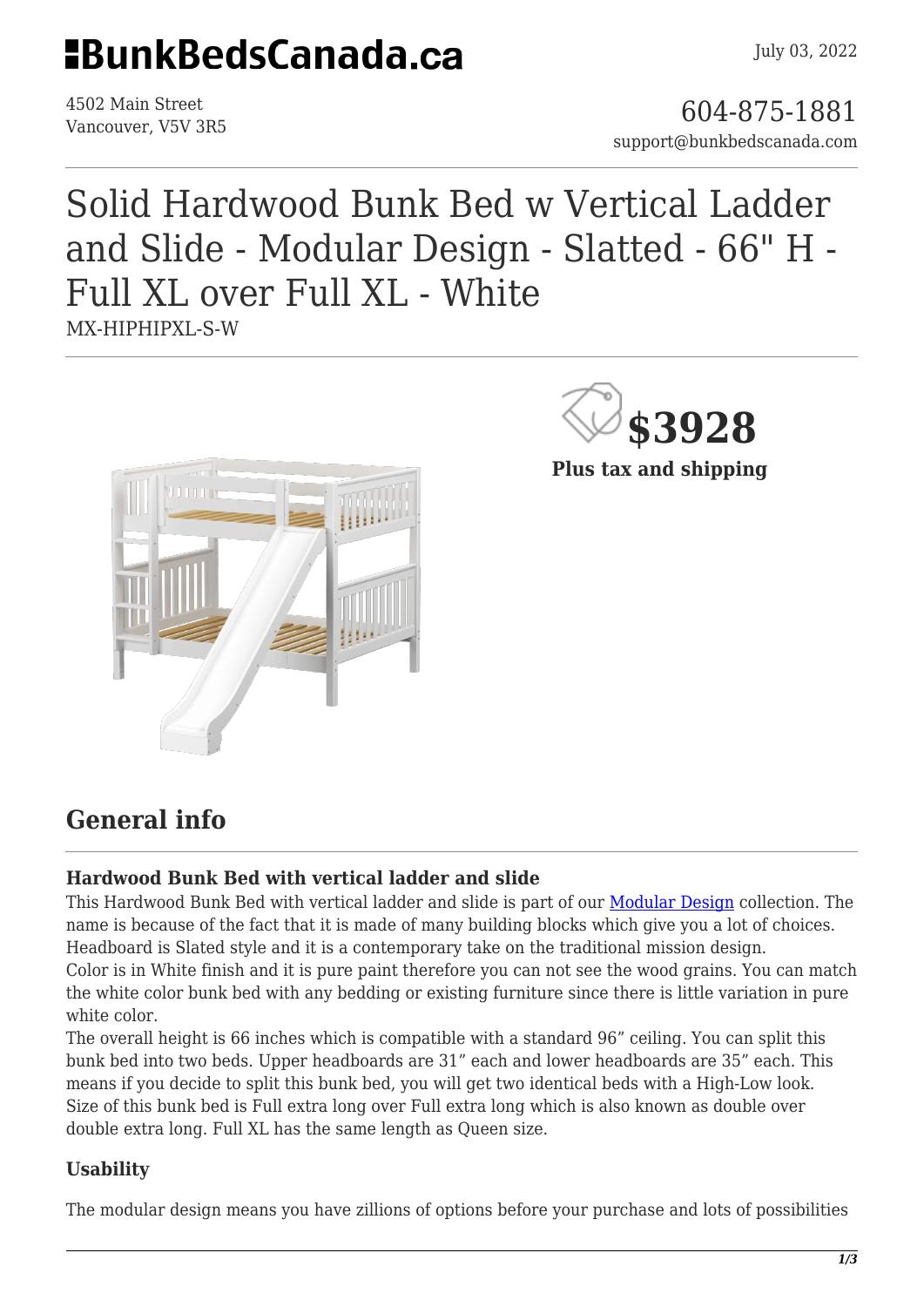# **BunkBedsCanada.ca**

in the future. This is because you can purchase parts separately that you can use to convert your bunk into something else. However, you will need additional headboards if you want to divide this bunk into two beds.

You can use our modular design hardwood bunk bed for kids, teens or adults.That is, use the slide when kids are young and remove it when they are teens. Also, you can keep the bunk for guests or make two beds out of it.

Vertical ladder makes the footprint of this bunk very minimal. Slide is a lovely add-on piece.

#### **Solid Wood Frame**

We use solid [hardwood](https://en.wikipedia.org/wiki/Hardwood) for this bunk bed. Our factory uses Aspen, Maple, or Birch wood interchangeably for the production of this unit. To achieve maximum strength, we use premium knot-free hardwood for this bunk bed.

Its slats are made of [plywood.](https://en.wikipedia.org/wiki/Plywood) They are about 2.5" wide and 2.5" apart from each other. Each slat comes with holes. So, you can secure every slat to the frame with two wood screws.

#### **Under Bed Storage**

There are a variety of under-bed storage solutions for this collection. You can add a storage trundle, or an under-bed dresser. Alternatively, you can add two independent and large roll-in-out drawers under this bunk bed.

#### **Safety**

This modular design solid wood bunk bed can hold a tested 400lb weight capacity on the upper deck. The lower deck can almost also hold the same weight, but we do not test the lower deck.

All sizes have center support on the upper deck except for the twin. For the lower deck, the center support is available only for XL sizes and Queen sizes.

The modular design has 4 metal pings, purpose built [Rocklocks](https://bunkbedscanada.com/rock-locks-set-of-4.html) which lock the upper and lower headboards.

We use acrylic paint for the white finish. For natural and chestnut finishes we use nc lacquer (nitro cellulose). Also, we test the finishes for chemical compliance with US and EU safety standards.

#### **Ladder**

Ladder is vertical for this bunk bed. Vertical ladder is harder to climb than the angle ladder but takes less space. You can install this ladder on either the left or right-hand side of your bunk bed to suit your space. If you plan to use a trundle bed or underbed storage, a vertical ladder is going to work better.

The ladder is thick and sturdy. It has anti-slip grooves and each rung is almost 3" wide.

#### **Slide**

This slide is made of solid hardwood and MDF surface for easy sliding. It comes with two hooks which hook to the mattress rails and these make it easy to remove the slide as and when you want. You can secure these hooks to the mattress rail using screws. For extra safety and to secure the slide, we have extra safety pieces which go over the hooks so that you do not remove the slide accidentally.

You can install this slide on the left or right side.

#### **Assembly**

Assembly of this Modular Design hardwood bunk bed is reasonably simple. No need to assemble the headboards. You need to assemble the ladder, the guard rails, connect mattress rails, and slats. The